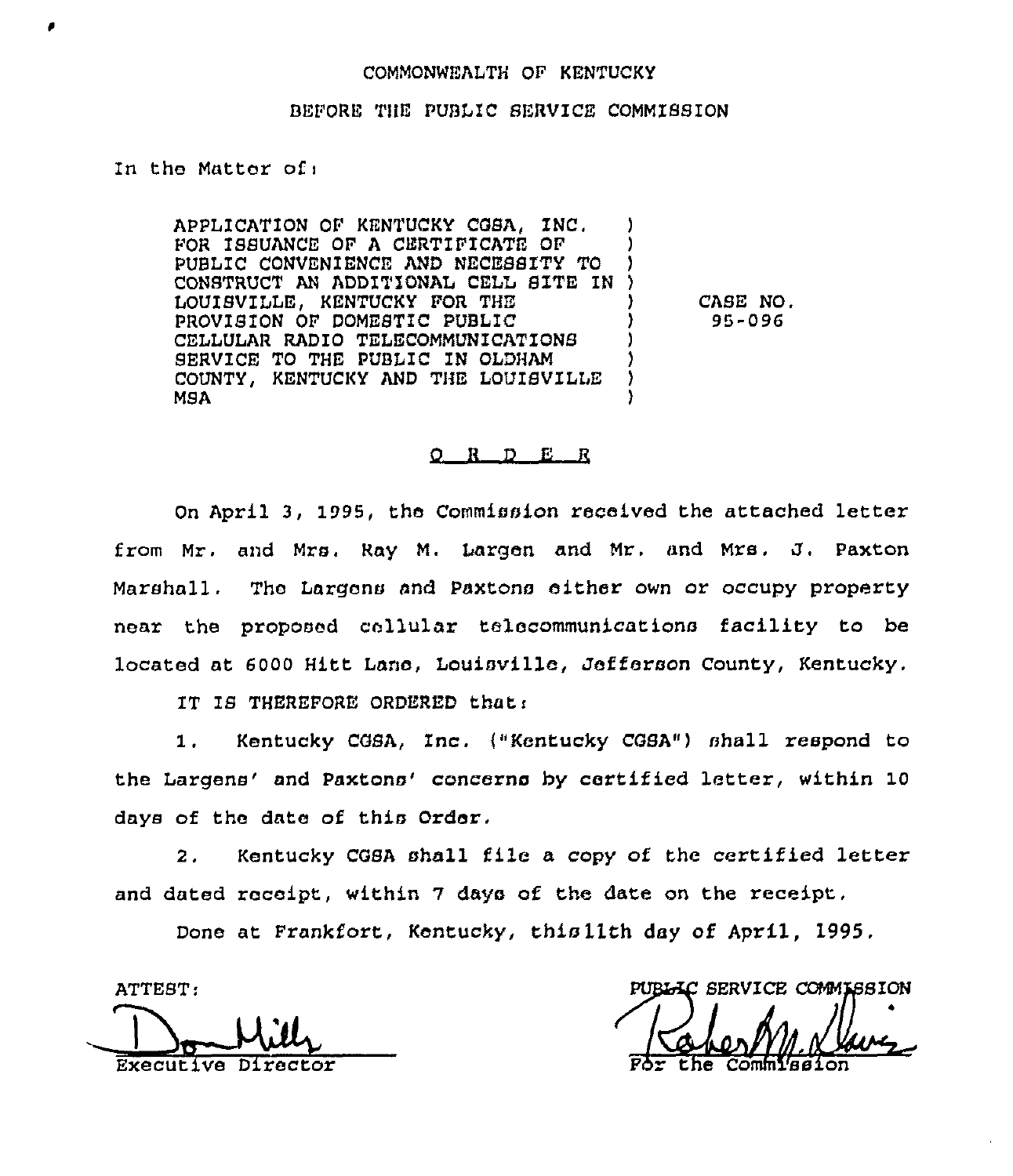



6204 North Hitt Lam Oldham Count u Louisville. Kentucku 40241 (502) 241-8281



Batty Mo**zer** Largen – Partmer  $\mathcal B$ hirley Moser Marshall – Partmır

Registered Holsteins

March 29, 1995

Don Mills, Executive Director Kentucky Public Service Commission P,O.Box 615 Frankfort, Kentucky 406G2

RE: Our conversation 3/29/95 and Case No. 95-096,

Mr. Mills, as I indicated to you this morning the map submitted with a notice sent to us concerning an application for a cellular telecommunications tower alongside I-71 is totally INCORRECT.

The property that is shown on your map is OUR property.

The property that is shown IS NOT Kenneth Stutzenbergers.

We ARE NOT interested in having this tower on our property or our neighbors,

This outfit approached us first and we told them "we would not do our nexghbors that way".

There is a quarry near this location that sets off dynamite<br>explosions daily. Isn't it dangerous to have radio signals in the vicinity of such an operation? The neighbor that owns the quarry had the same opportunity and turned it down because of the danger. The same danger exists if Stutzenbergers property on HITT Ln. has the tower.

A property owner on Hitt Ln. that has adjoining property to Stutzenbergers was not notified.

There are three subdivisions very close to the Stutzenberger<br>property. One of them adjoins Stutzenbergs. Have they been property, One of them adjoxns Stutzenbsrgs. Have they been notxfied.

Why does the map have 11 July 1994 on it?